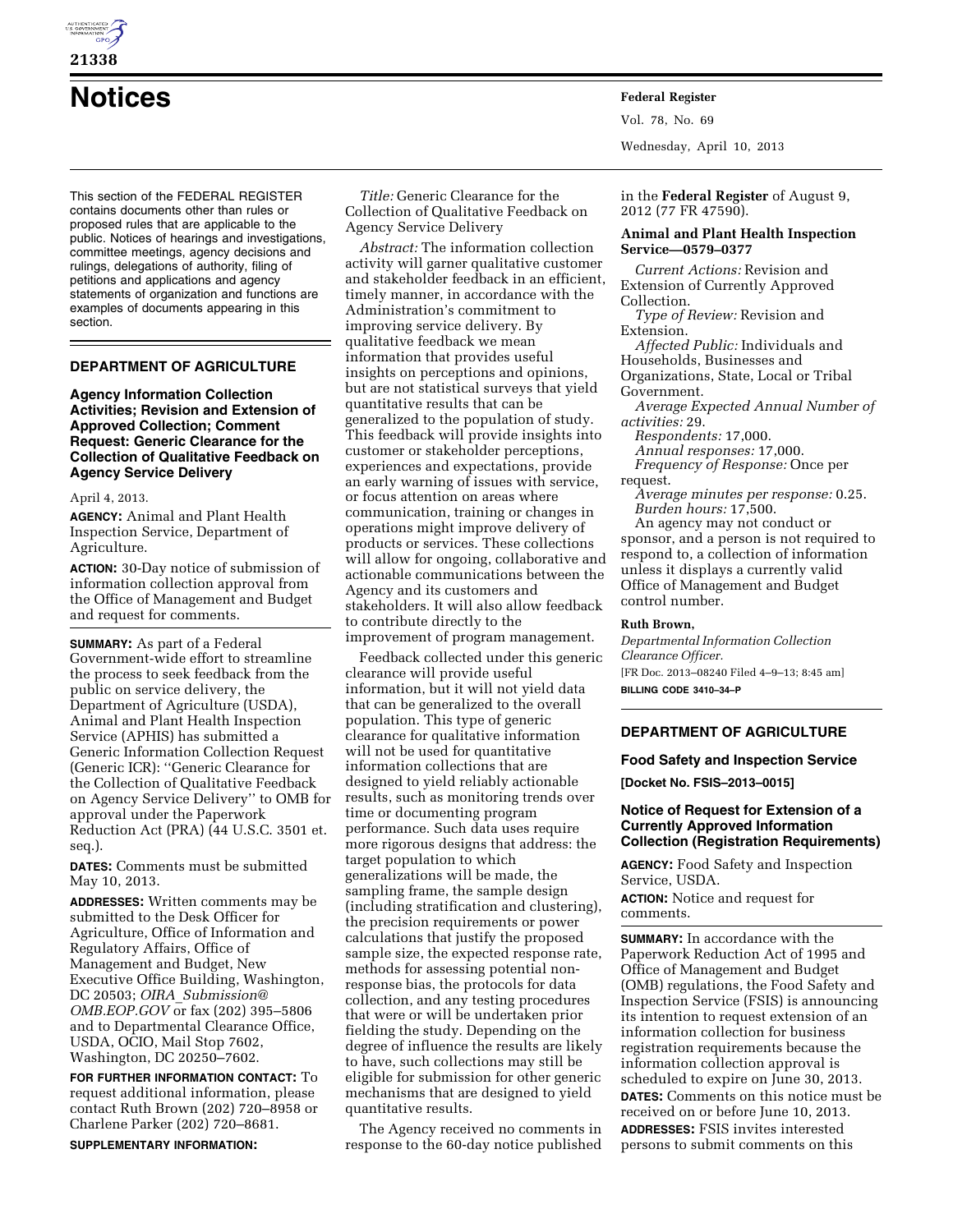notice. Comments may be submitted by one of the following methods:

• *Federal eRulemaking Portal:* This Web site provides the ability to type short comments directly into the comment field on this Web page or attach a file for lengthier comments. Go to *[http://www.regulations.gov.](http://www.regulations.gov)* Follow the on-line instructions at that site for submitting comments.

• *Mail, including CD–ROMs, etc.:*  Send to Docket Clerk, U.S. Department of Agriculture, Food Safety and Inspection Service, Patriots Plaza 3, 1400 Independence Avenue SW., Mailstop 3782, Room 8–163A, Washington, DC 20250–3700.

• *Hand- or courier-delivered submittals:* Deliver to Patriots Plaza 3, 355 E. Street SW., Room 8–163A, Washington, DC 20250–3700.

*Instructions:* All items submitted by mail or electronic mail must include the Agency name and docket number FSIS– 2013–0015. Comments received in response to this docket will be made available for public inspection and posted without change, including any personal information, to *[http://](http://www.regulations.gov)  [www.regulations.gov.](http://www.regulations.gov)* 

*Docket:* For access to background documents or comments received, go to the FSIS Docket Room at Patriots Plaza 3, 355 E. Street, Room 8–164, Washington, DC 20250–3700 between 8:00 a.m. and 4:30 p.m., Monday through Friday.

**FOR FURTHER INFORMATION CONTACT:** John O'Connell, Paperwork Reduction Act Coordinator, Food Safety and Inspection Service, USDA, 1400 Independence Avenue SW., Room 6065, South Building, Washington, DC 20250; Telephone: (202) 720–0345.

#### **SUPPLEMENTARY INFORMATION:**

*Title:* Registration Requirements. *Type of Request:* Extension of an approved information collection.

*OMB Control Number:* 0583–0128. *Expiration Date:* 6/30/2013.

*Abstract:* FSIS has been delegated the authority to exercise the functions of the Secretary of Agriculture (7 CFR 2.18, 2.53) as specified in the Federal Meat Inspection Act (FMIA) (21 U.S.C. 601, *et seq.*) and the Poultry Products Inspection Act (PPIA) (21 U.S.C. 451, *et seq.*). FSIS protects the public by verifying that meat and poultry products are wholesome, not adulterated, and properly marked, labeled, and packaged.

FSIS is planning to request an extension of an approved information collection addressing paperwork requirements for business registration requirements because the OMB approval will expire on June 30, 2013. Provisions of the FMIA (21 U.S.C. 643) and the

PPIA (21 U.S.C. 460 (c)) prohibit any person, firm, or corporation from engaging in commerce as a meat or poultry products broker; renderer; animal food manufacturer; wholesaler of livestock or poultry carcasses or parts; or public warehouseman storing such articles in or for commerce, or from engaging in the business of buying, selling, or transporting in commerce, or importing any dead, dying, or disabled or diseased livestock or poultry or parts of the carcasses of livestock or poultry that died otherwise than by slaughter, unless it has registered its business with FSIS as required by the regulations. An official establishment that conducts any of these activities does not have to register (9 CFR 320.5(c) and 381.179(c)). (An official establishment is a slaughtering, cutting, canning, or other food processing establishment where inspection is maintained under the meat and poultry regulations (9 CFR Subchapters A, D, and E).)

According to the regulations (9 CFR 320.5 and 381.179), parties required to register with FSIS must do so by submitting a form (FSIS Form 5020–1, Registration of Meat and Poultry Handlers) and must provide current and correct information to FSIS, including their name, the address of all locations at which they conduct the business that requires them to register, and all trade or business names under which they conduct these businesses. In addition, parties required to register with FSIS must do so within 90 days after they begin to engage in any of the businesses that require registration. They must also notify FSIS in writing when information on the form changes.

FSIS has made the following estimates based upon an information collection assessment:

*Estimate of Burden:* FSIS estimates that it will take respondents an average of 10 minutes to complete and submit this form to FSIS.

*Respondents:* Brokers, renderers, animal food manufacturers, wholesalers, public warehousemen, meat and poultry handlers.

*Estimated No. of Respondents:* 600. *Estimated No. of Annual Responses per Respondent:* 1.

*Estimated Total Annual Burden on Respondents:* 100 hours.

Copies of this information collection assessment can be obtained from John O'Connell, Paperwork Reduction Act Coordinator, Food Safety and Inspection Service, USDA, 1400 Independence Avenue SW., Room 6065, South Building, Washington, DC 20250; Telephone: (202) 720–0345.

Comments are invited on: (a) Whether the proposed collection of information

is necessary for the proper performance of FSIS's functions, including whether the information will have practical utility; (b) the accuracy of FSIS's estimate of the burden of the proposed collection of information, including the validity of the methodology and assumptions used; (c) ways to enhance the quality, utility, and clarity of the information to be collected; and (d) ways to minimize the burden of the collection of information, including through the use of appropriate automated, electronic, mechanical, or other technological collection techniques, or other forms of information technology. Comments may be sent both to FSIS, at the addresses provided above, and to the Desk Officer for Agriculture, Office of Information and Regulatory Affairs, Office of Management and Budget, Washington, DC 20253.

Responses to this notice will be summarized and included in the request for OMB approval. All comments will also become a matter of public record.

#### **USDA Nondiscrimination Statement**

The U.S. Department of Agriculture (USDA) prohibits discrimination in all its programs and activities on the basis of race, color, national origin, gender, religion, age, disability, political beliefs, sexual orientation, and marital or family status. (Not all prohibited bases apply to all programs.) Persons with disabilities who require alternative means for communication of program information (Braille, large print, audiotape, etc.) should contact USDA's Target Center at 202–720–2600 (voice and TTY).

To file a written complaint of discrimination, write USDA, Office of the Assistant Secretary for Civil Rights, 1400 Independence Avenue SW, Washington, DC 20250–9410 or call 202–720–5964 (voice and TTY). USDA is an equal opportunity provider and employer.

#### **Additional Public Notification**

FSIS will announce this notice online through the FSIS Web page located at *[http://www.fsis.usda.gov/](http://www.fsis.usda.gov/regulations_&_policies/Federal_Register_Notices/index.asp)  [regulations](http://www.fsis.usda.gov/regulations_&_policies/Federal_Register_Notices/index.asp)*\_*&*\_*policies/ Federal*\_*Register*\_*[Notices/index.asp](http://www.fsis.usda.gov/regulations_&_policies/Federal_Register_Notices/index.asp)*.

FSIS will also make copies of this **Federal Register** publication available through the FSIS Constituent Update, which is used to provide information regarding FSIS policies, procedures, regulations, **Federal Register** notices, FSIS public meetings, and other types of information that could affect or would be of interest to constituents and stakeholders. The Update is communicated via Listserv, a free electronic mail subscription service for